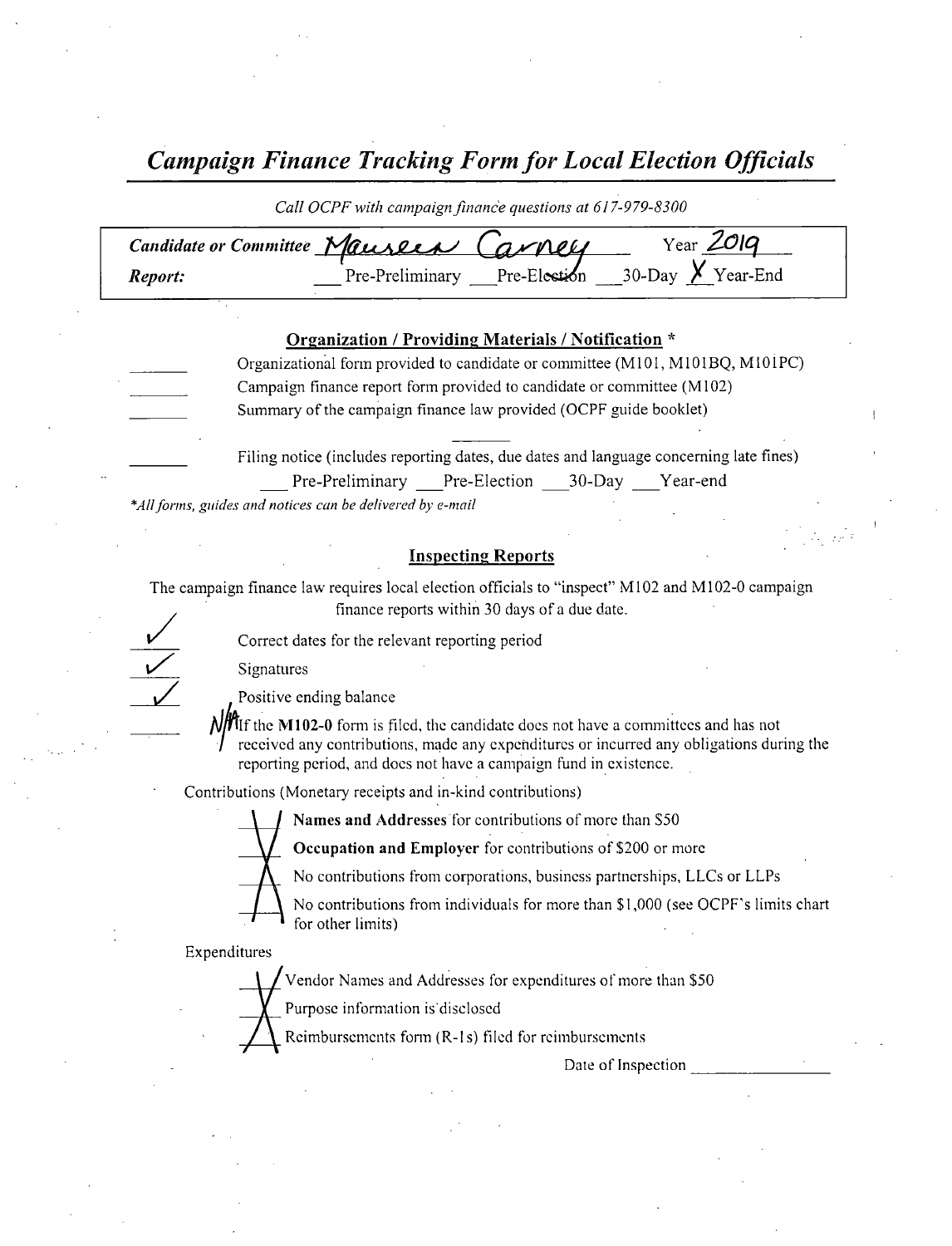

of Macsichusetts

## Form CPF M 102: Campaign Finance Report Office of Campaign and Political Finance

|                                                                                                                                      | <b>MEANING</b><br>匸<br>൹<br>╒═<br>⊏<br><b>Property</b><br><b>STEP</b> |
|--------------------------------------------------------------------------------------------------------------------------------------|-----------------------------------------------------------------------|
| Pole with: hisotan<br>Office of Campuign and Political Finance<br>One Ashburton Place Ru, 411<br>Scaton, NA (2108)<br>1617) 979-8300 | صا<br>ID# 16529<br>Allg $13$<br>2020                                  |
| Reporting Period: Beginning: 1/1/2019 Ending: 12/31/2019                                                                             |                                                                       |
|                                                                                                                                      | -CITY CLERKS OFFICE<br>-NORTHAMPTON, MA 01060                         |
| Type of Report: 2019 Year-end Report                                                                                                 |                                                                       |

Carney, Maureen Full Name of Candidate Municipal, Local Filer Office Sought/ Pistiion

> 13 Church St. Northampton, MA 01060 Residential Address

| Maureen Carney                         |  |
|----------------------------------------|--|
| Committee Hame                         |  |
| Mary McDernwer Faula Laute             |  |
| Name of Committee Treasurer            |  |
| 13 Church St<br>Northampton, MA. 01060 |  |
| Committee Address                      |  |

| SUMMARY BALANCE INFORMATION               |                       |
|-------------------------------------------|-----------------------|
| Ending balance from previous report:      | \$1,945.00            |
| Total receipts this period:               | SO.00                 |
| Subtotal:                                 | \$1,945.00            |
| Total expenditures this period:           | \$0.00                |
| Ending Balance:                           | \$1,945.00            |
| Total inkind contributions this period:   | \$0.00                |
| Total out of pocket spending this period: | \$0.00                |
| Total outstanding liabilities:            | \$1,950.00            |
| Name of Bank Used:                        | Florence Savings Bank |

#### Affidavit of Committee Treasurer:

I refilify that I have examined this report, including attached schedules and it is, to the best of my knowledge and pelicf. a trie and complate statement of all campaign finance activity thus dino all contributions, leans, receipts, expenditures, dispursements, inkind contributions and liabilities for this reporting period and represents the campaign finance activity of all persons acting under the authority or on behalf of this commuties in accordance with the requirements of K.G.L. c. 85.

Signod under the penalties of perjury: rthhsbibbolshignatural (in kur)

Affidavit of Candidate (check 1 box only) :

Candidate with Committee and no activity independent of the committee

The certify that I have examined this report, and attached schodules and it is, to the best of my knowledge and belief, a true and complete statement of all campaign finance activity, of all persons acting under the authority of on behalf of this committee in accordance with the requirements of M.G.L. n. 55. I have not received any contributions, incurred

any itabilities por made any expenditures on my behalf during this reporting period.

Candidate without Committee OR candidate with independent activity filing separate report.

- I mentify that I have examined this report and ottached scheduled and it is, to the nest of my enemiedae and belief, a tim, and complete statement of all campaign finance activity including contributions, fonds, resemble, expenditures, olaborisements, dishursements.
	- inkind contributions and liabisities for this reporting poriod and represents the cempaign finance ast "105

of all cersons acting under the authority or on benelf of this conductor in approache with the requirements of MaGalaca of  $\mathbf{r}$ ak mandiren

| signed under the penalties or parjury:                    |  |
|-----------------------------------------------------------|--|
| Maurea / Cornex<br>Date<br>Candidate's signature (in ink) |  |
|                                                           |  |
|                                                           |  |
|                                                           |  |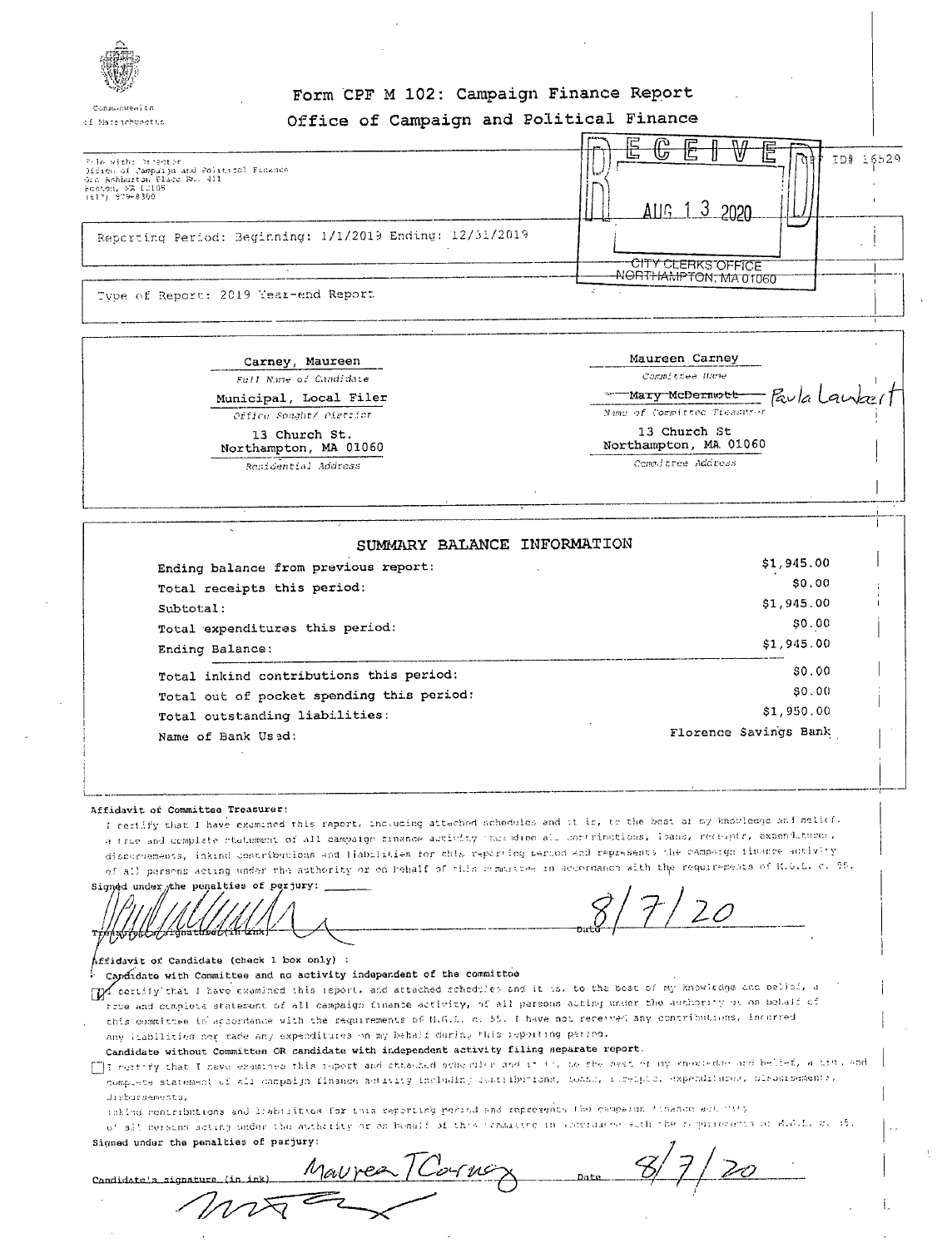# Schedule D: Liabilities

M.G.L. c. 55 requires committees to report AL7 liabilities which have been reported previously and are still<br>cutstanding, as well as the liabilities incurred during this reporting period.

| Date To Whom Due                | Reduction | <b>Loan Amount Purpose</b> |
|---------------------------------|-----------|----------------------------|
| 12/31/2018 Carney, Maureen      |           | \$1,950.00                 |
| 13 Church St.                   |           |                            |
| Northampton, MA 01060           |           |                            |
| <b>Outstanding Liabilities:</b> |           | \$1,950.00                 |

 $\overline{1}$ 

 $\frac{1}{2}$ 

÷

t

 $\overline{\phantom{a}}$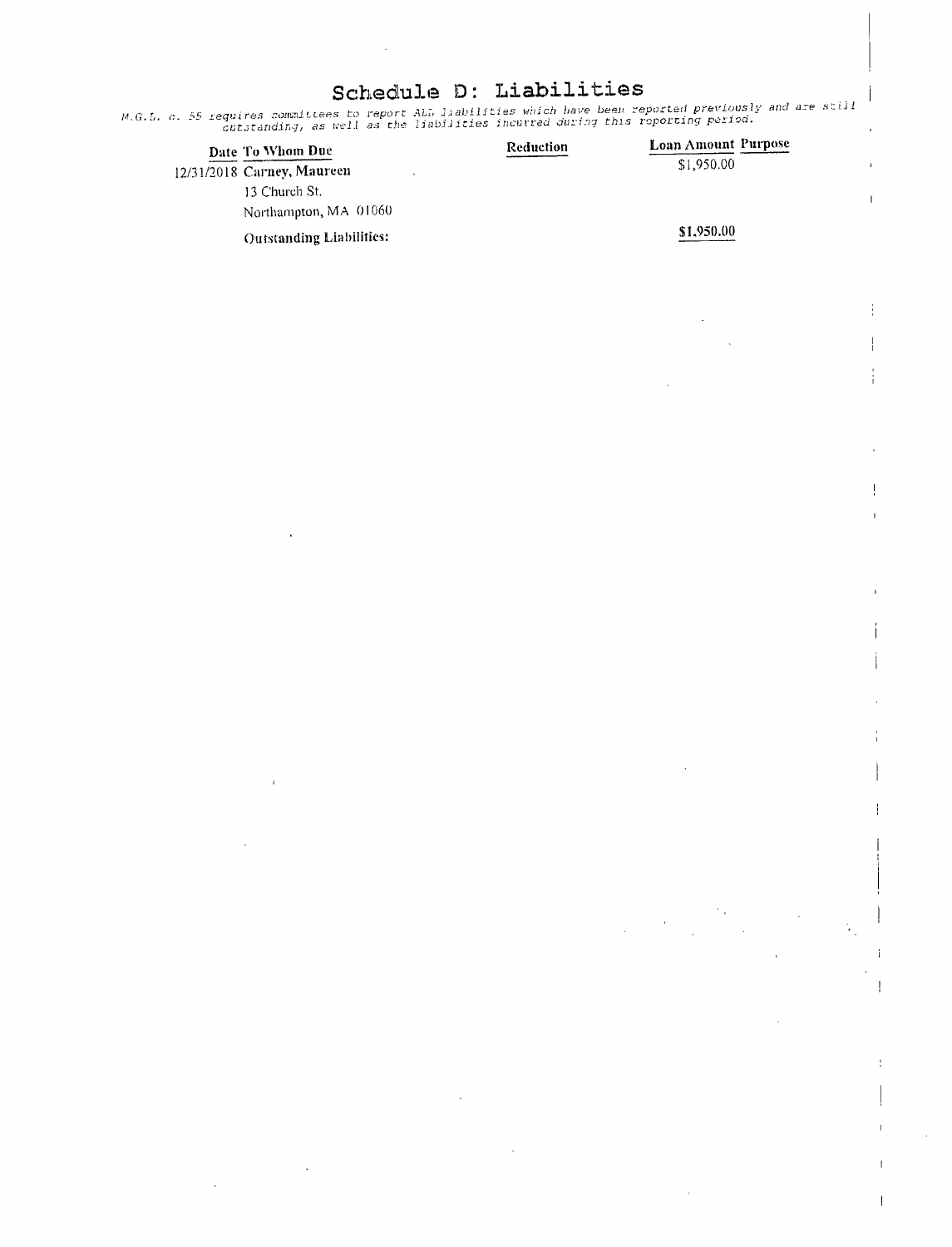### <sup>f</sup> Massachusetts Office of Campaign and Political Finance

File with: Director<br>Office of Campaign and Political Finance<br>Dne Ashburton Place Rm. 411<br>(617) 979-8300<br>(617) 979-8300

Reporting Period: Beginning: 10/21/2017 Ending: 12/31/2017

Type of Report: 2017 Year—end Report

Carney, Maureen **Maureen** Maureen Carney

13 Church St. 13 Church St. 13 Church St. 13 Church St

<sup>1</sup> Residential Address Committee Address

.

1

Full Name of Candidate Committee Name

Municipal, Local Filer Mary Mary McDermott Office Sought/ District  $\overline{N}$  Name of Committee Treasurer

Northampton, MA 01060

## SUMMARY BALANCE INFORMATION <sup>1</sup>

| Ending balance from previous report:      | \$1,945.00            |
|-------------------------------------------|-----------------------|
| Total receipts this period:               | \$0.00                |
| Subtotal:                                 | \$1,945.00            |
| Total expenditures this period:           | \$0.00                |
| Ending Balance:                           | \$1,945.00            |
| Total inkind contributions this period:   | \$0.00                |
| Total out of pocket spending this period: | \$0.00                |
| Total outstanding liabilities:            | \$1,950.00            |
| Name of Bank Used:                        | Florence Savings Bank |

Affidavit of Committee Treasurer:

I certify that I have examined this report, including attached schedules and it is, to the best of my knowledge and belief, <sup>a</sup> true and complete statement of all campaign finance activity including all contributions, loans, receipts, expenditures, disbursements, inkind contributions and liabilities for this reporting period and represents the campaign finance activity of all persons acting under the authority or on behalf of this committee in accordance with the requirements of M.G.L. c.  $55$ . Signed under the penalties of perjur

MUUNA 811  $f_{207D}$ Treasurer's signature (in ink)

Affidavit of Candidate ( check <sup>1</sup> box only) :

Cgsfdidate with Committee and, no activity independent of the committee

TTT certify that I have examined this report, and attached schedules and it is, to the best of my knowledge and belief, a true and complete statement of all campaign finance activity, of all persons acting under the authority or on behalf of this committee in accordance with the requirements of M.G.L. c. 55. I have not received any contributions, incurred any liabilities nor made any expenditures on my behalf during this reporting period.

Candidate without Committee OR candidate with independent activity filing separate report.

 $\boldsymbol{\mathscr{C}}$ 

EII certify that <sup>I</sup> have examined this report and attached schedules and it is, to the best of my knowledge and belief, a true and complete statement of all campaign finance activity including contributions, loans, receipts, expenditures, disbursements, disbursements,

inkind contributions and liabilities for this reporting period and represents the campaign finance activity

of all persons acting under the authority or on behalf of this committee in accordance with the requirements of M.G.L. c. 55 i  $8/7$  $\overline{\mathcal{Z}}$